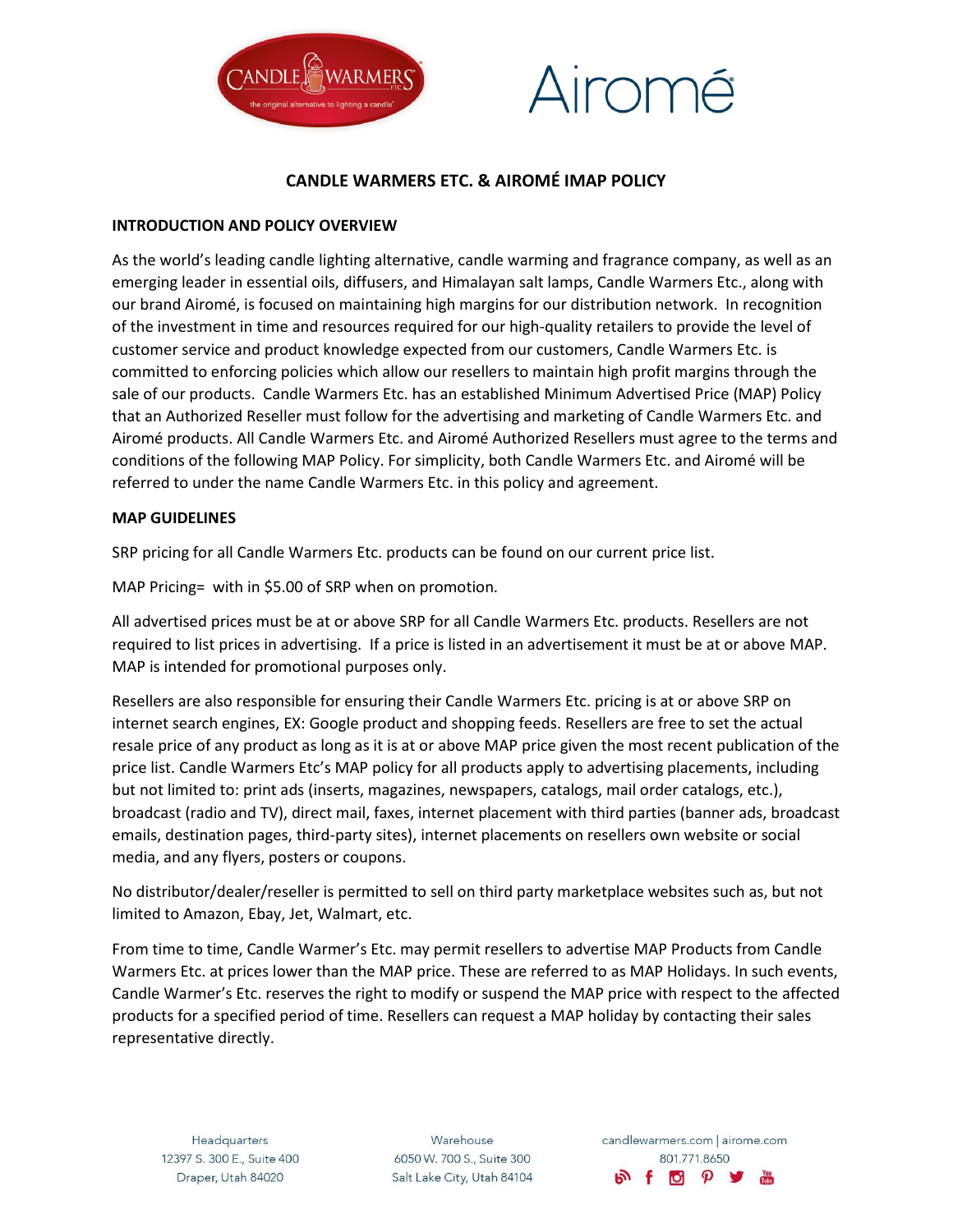



Once product has been discontinued from Candle Warmer's Etc. product offering catalog, MAP Guidelines no longer apply. Products created exclusively for certain retailers, which are not available in the Candle Warmer's Etc. standard product catalog, are exempt from MAP Guidelines.

### **PRICING STATEMENTS**

Candle Warmer Etc.'s MAP Policy does allow resellers to omit pricing entirely from advertisements and/or advertisement statements such as "Call for Price" or "Call for Quote." Candle Warmer's Etc. products can be included in store and website wide sales where customers are promised a discount upon checkout, as long as the discounted price is not published. These sales must have a defined start date and end date and cannot be ongoing. "Add to Cart for Price" features on websites are not allowed, but products can be discounted using coupon and/or discount codes during the checkout process, providing they are off general merchandise and not specific for Candle Warmers Etc. products.

## **FREE OFFERS ASSOCIATED WITH CANDLE WARMERS ETC./AIROMÉ PRODUCT**

Free shipping and/or handling, 0% sales tax, or free financing promotions do not violate the MAP.

## **ALL CANDLE WARMERS ETC./AIROMÉ PRODUCTS PRICE MATCHING POLICIES**

Price matching policies are acceptable. Price matching cannot be used as a valid reason for violations of Candle Warmer's Etc MAP Policy. Advertised price must always be at MAP or higher.

# **CANDLE WARMERS ETC. WILL UTILIZE THE FOLLOWING STEPS TO RESOLVE MAP VIOLATIONS:**

In the event of a MAP Policy violation, all reseller accounts shall have a period of forty-eight (48) hours to bring advertising into compliance or Candle Warmers Etc. reserves the right to cancel any pending orders and cease filling any new orders for the product(s) in violation of this MAP Policy for the following periods:

- i. For an initial violation, Candle Warmers Etc. will cancel any pending orders and cease filling any new orders for a period of thirty (30) days.
- ii. For a second violation by a reseller within one (1) year of the initial violation, Candle Warmers Etc., at its discretion, reserves the right to cancel any pending orders or cease filling orders for a period of greater than thirty (30) days. Repeated infractions of this MAP policy may result in termination of dealer status.

Candle Warmers Etc. will continue to sell to the reseller any other products for which no MAP Policy violation has occurred.

Candle Warmers Etc. MAP Policy Administrator is solely responsible for determining whether a violation of the MAP Policy has occurred.

Warehouse 6050 W. 700 S., Suite 300 Salt Lake City, Utah 84104